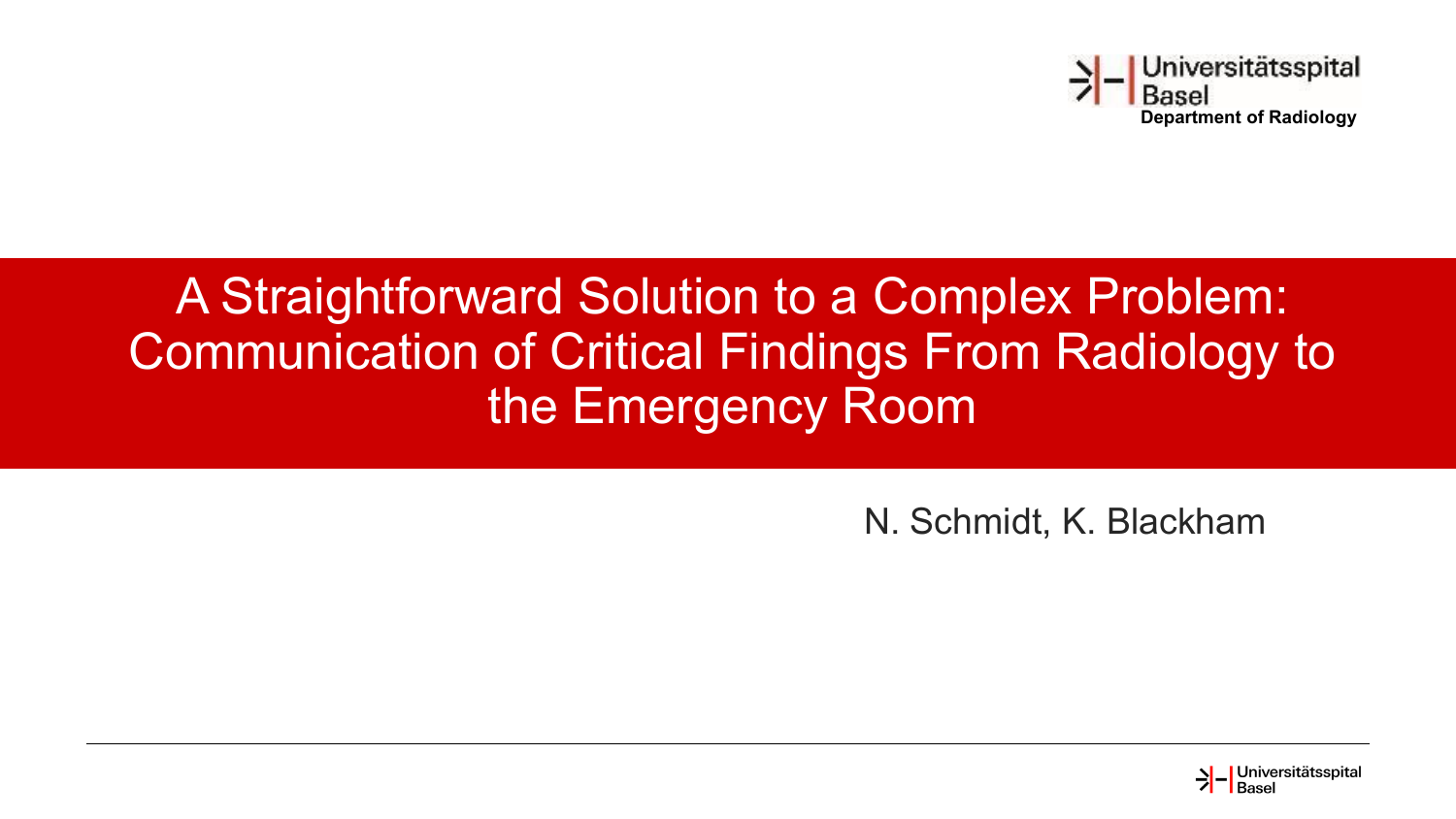Define the client and what do they value

- Neuroradiology
- ER
- Speed of communication

Measure: what is the value and how do we measure it? Number of phone calls

- **Imaging report turnaround time**
- **ER** patient turnaround time

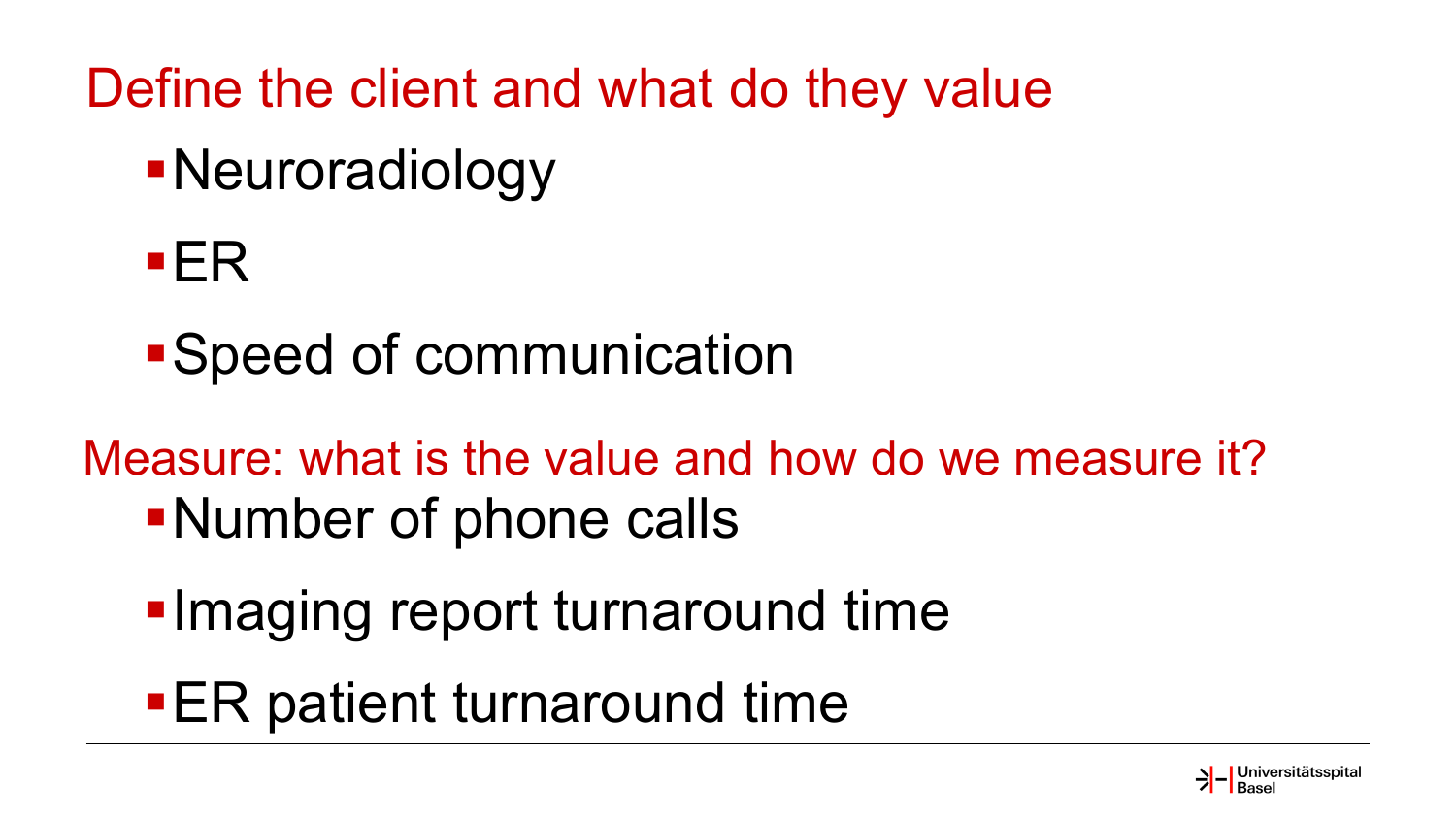Analyze the deviations or defects

#### **- Telephone is the principal method of** communication

Calls interrupt daily work activities Improve or elimate the defects

- Develop a communication workflow circumventing the calls
	- **Easily implementable**

**-User friendly** 

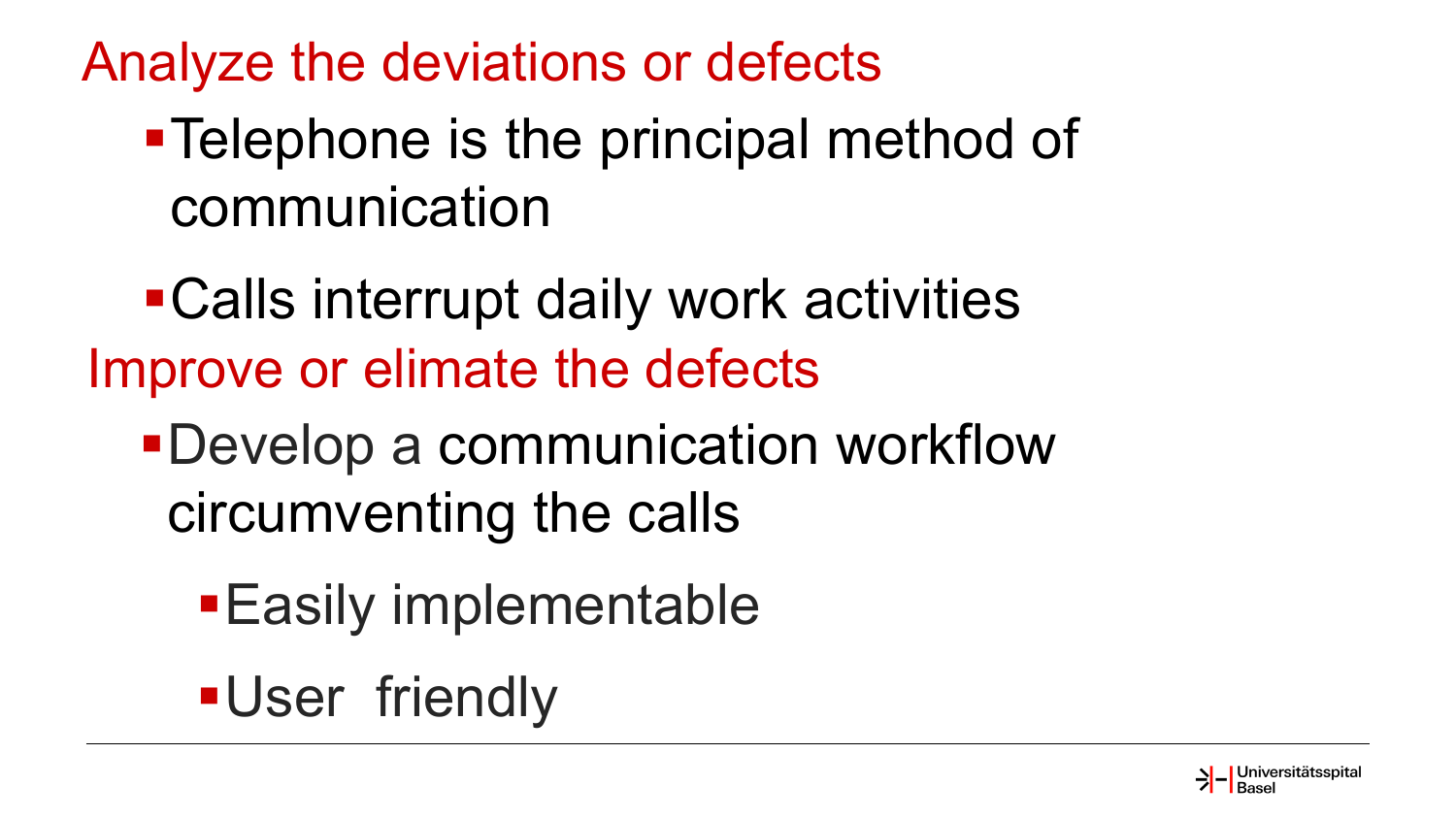## Research solutions

- Structured interviews were conducted with the neuroradiologists and ER physicians
	- **Purpose of the phone calls**
	- Number of phone calls
	- **Satisfaction**
	- **Alternative solutions**

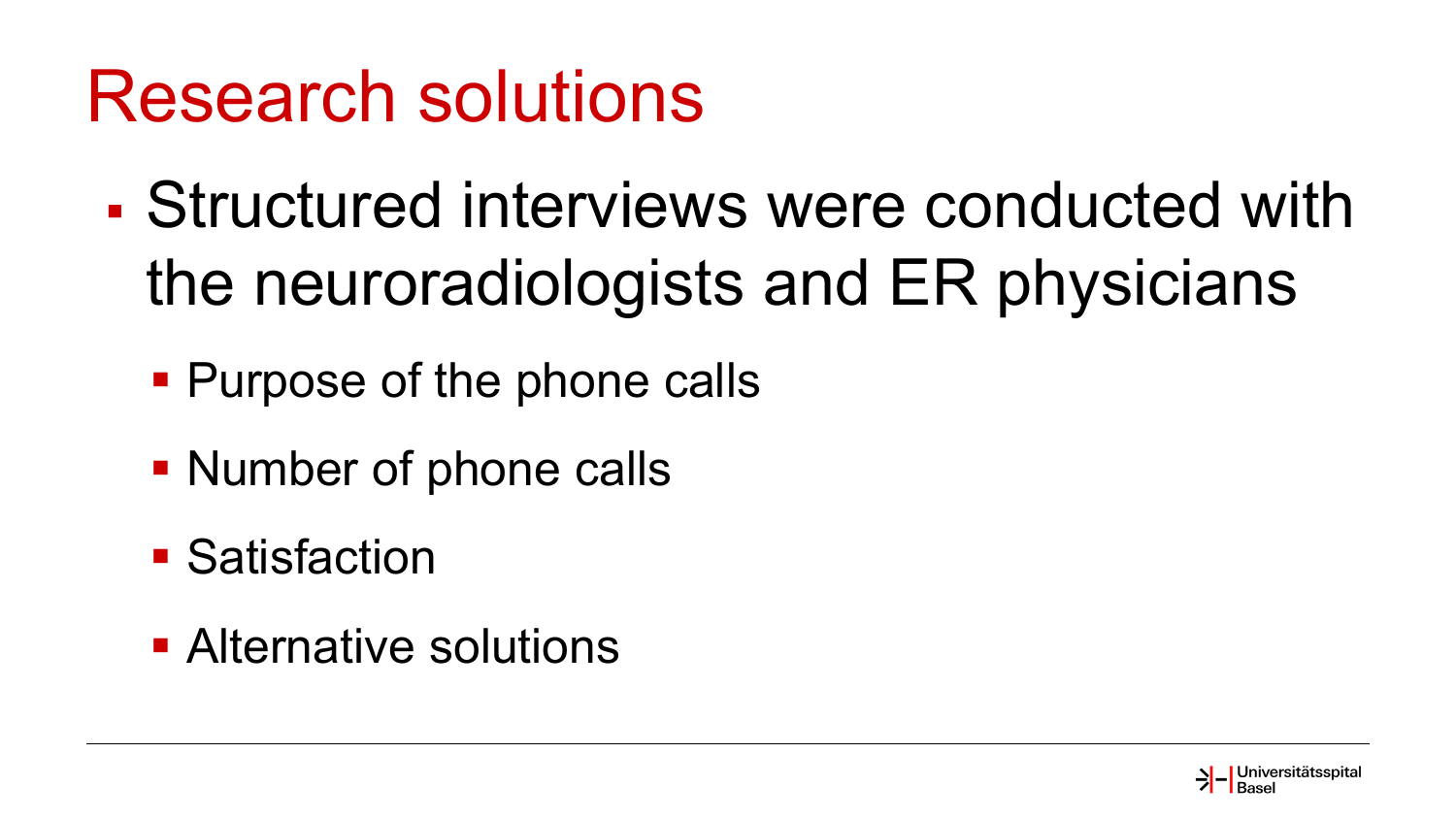### Literature search

Evidence for a list of critical findings

## Pilot project development

- Interviews were repeated
- Triage dashboard in the ER
- Prototype software was tested
- Short satisfaction survey

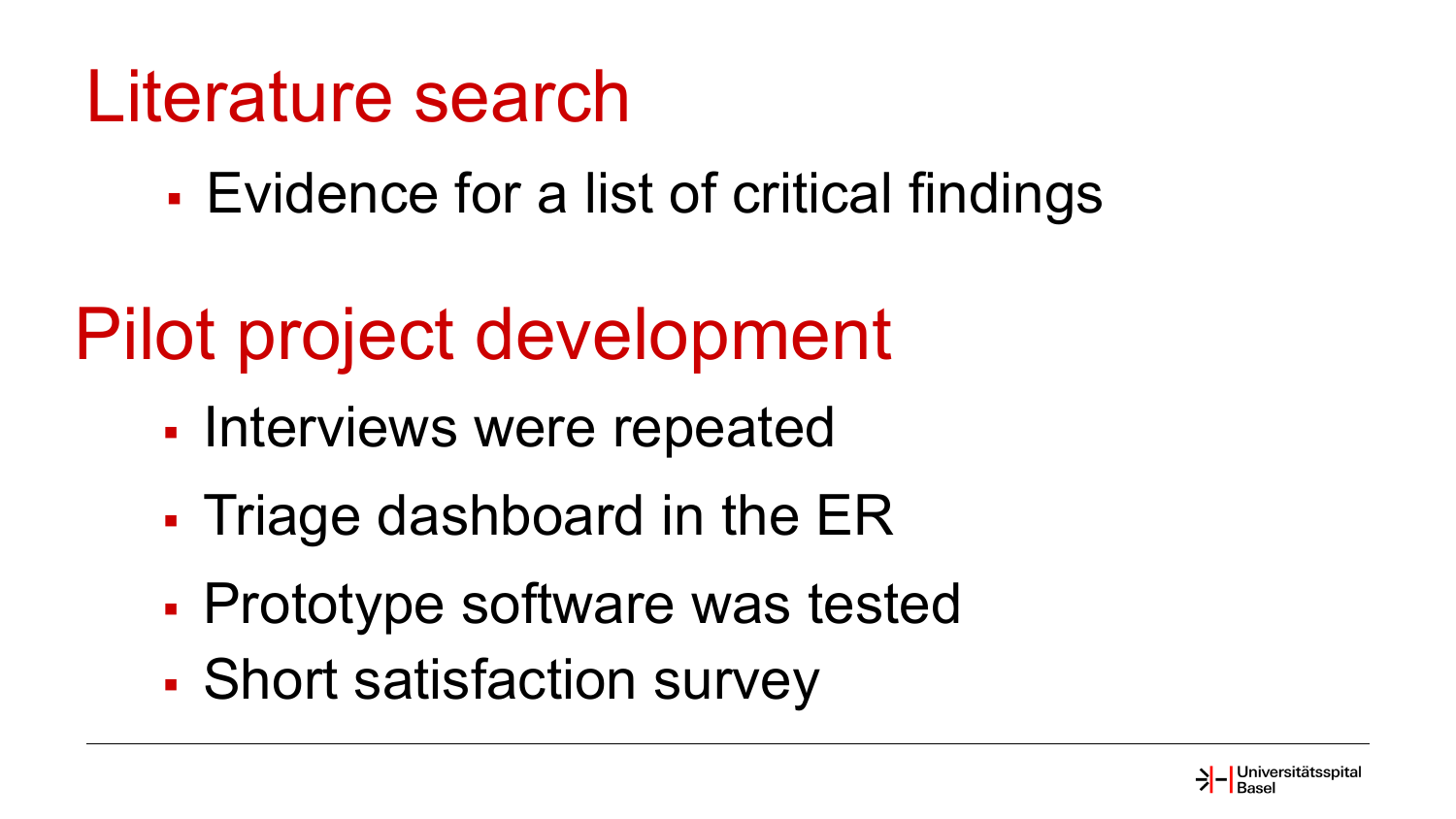## Interviews with clinicians

- differentiation between acute/"critical" versus nonacute/"non-critical" -> most important reason for phone calls
- noncontrast computer tomography (CT) head
- "critical" findings were: intracranial bleeding, fracture, tumor, infarct, and hydrocephalus
- 80% prefer shorter reports
- Visualization of the acuteness on a radiologic triage dashboard located on large monitor in the ER

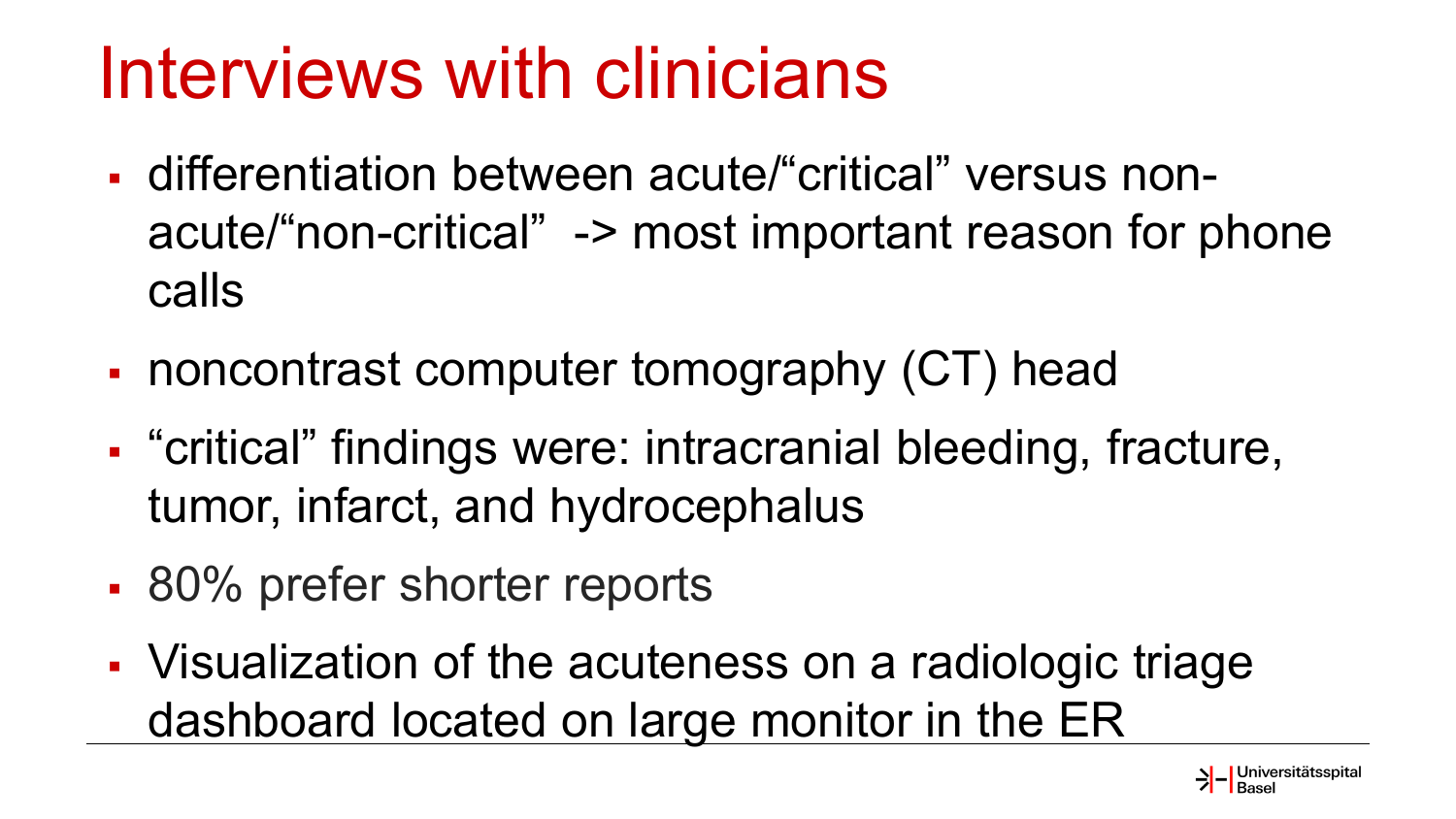# Pilot project implementation

#### Department of Radiology: exam results

| <b>Name</b> | <b>First name</b> | <b>DOB</b> | <b>Exam result</b> | <b>Exam status</b> | <b>Type of exam</b> | <b>Start time</b> |
|-------------|-------------------|------------|--------------------|--------------------|---------------------|-------------------|
|             |                   |            | ×                  | non-final report   | CT head & spine     |                   |
|             |                   |            | ✓                  | non-final report   | CT head             |                   |
|             |                   |            | ×                  | final report       | CT head & spine     |                   |
|             |                   |            | ×                  | final report       | CT head & spine     |                   |
|             |                   |            |                    | final report       | CT head             |                   |
|             |                   |            | ×                  | final report       | CT head             |                   |
|             |                   |            |                    | final report       | CT head & spine     |                   |

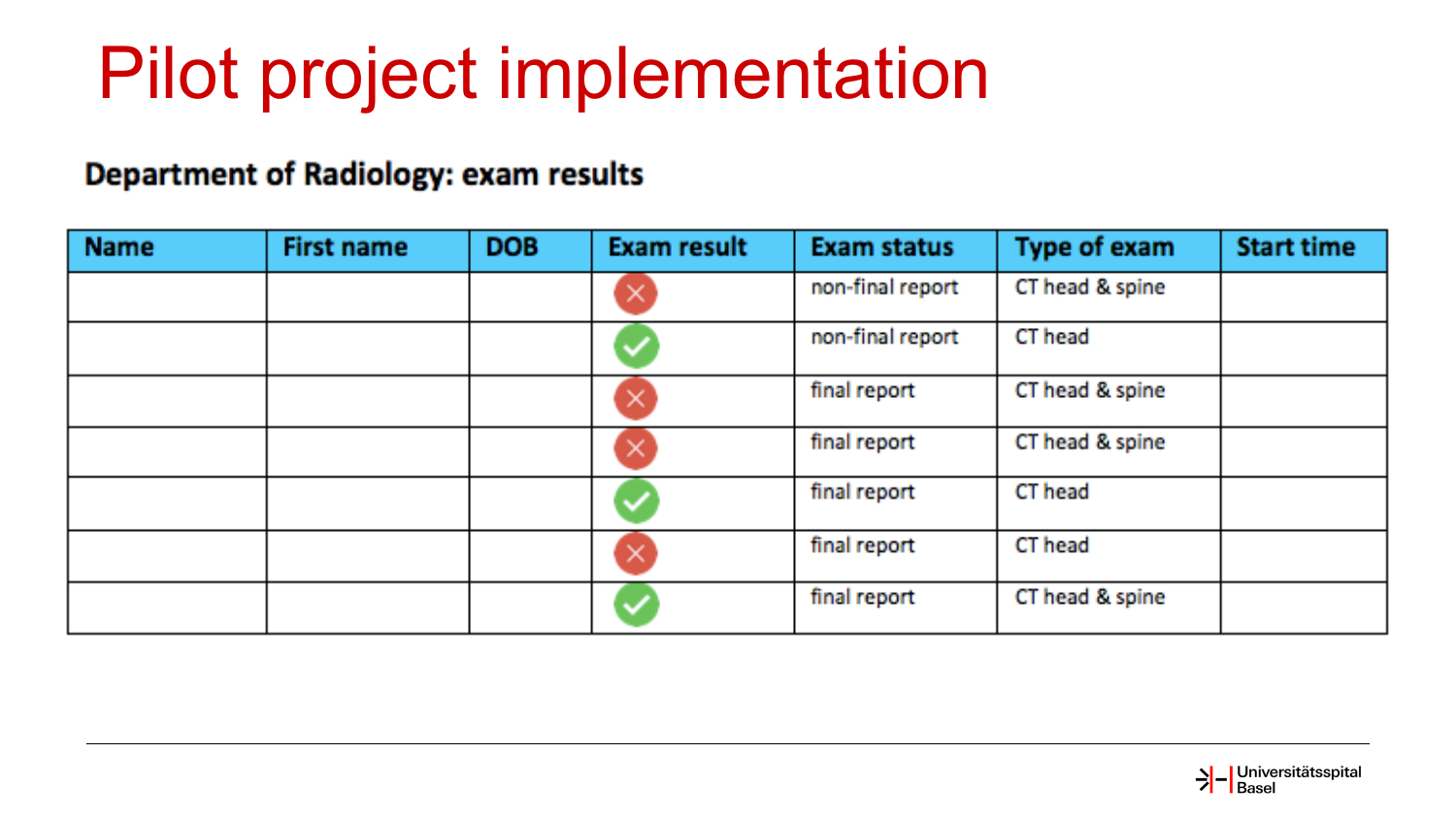#### PACS Notification System

| <sup>O</sup> geschrieben<br><b>Befund unvollständig</b> | · gelesen    | · gegengelesen                   | ● freigegeben                                   |  |
|---------------------------------------------------------|--------------|----------------------------------|-------------------------------------------------|--|
|                                                         |              |                                  |                                                 |  |
|                                                         |              |                                  |                                                 |  |
|                                                         |              |                                  |                                                 |  |
| Schreiber:                                              |              |                                  |                                                 |  |
| <b>SCHNO</b>                                            | <b>SCHNO</b> |                                  |                                                 |  |
| Leser.                                                  |              |                                  | Freigeber:                                      |  |
| <b>SCHNO</b>                                            | <b>SCHNO</b> |                                  | <b>BLAKR</b>                                    |  |
| Ergebnisbewertung:                                      |              |                                  |                                                 |  |
| Critical Finding (CF)                                   |              |                                  |                                                 |  |
| Critical Finding (CF)                                   |              |                                  |                                                 |  |
| Leer lassen (L)                                         |              | Speichern                        | Abbrechen                                       |  |
|                                                         |              | NO Critical Finding (NCF)<br>. . | Befunddaten<br><b>Diktierer:</b><br>Gegenleser: |  |